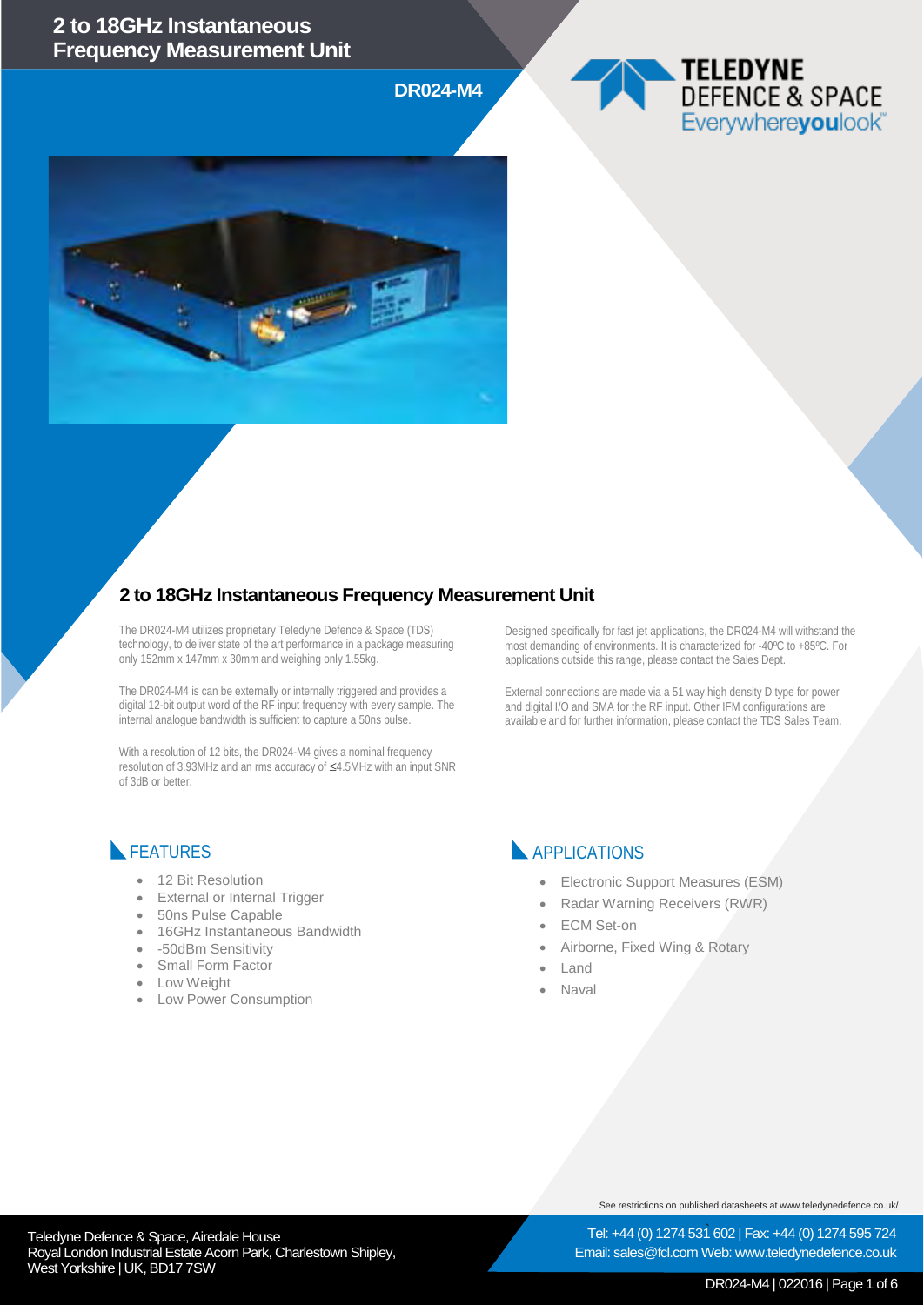## ELECTRICAL SPECIFICATIONS

| <b>Ref</b>     | <b>Parameter</b>                          | <b>Units</b>    |       | <b>Value</b> |            | <b>Notes</b>   |
|----------------|-------------------------------------------|-----------------|-------|--------------|------------|----------------|
|                |                                           |                 | Min   | <b>Nom</b>   | <b>Max</b> |                |
| 1              | <b>Operating Frequency Range</b>          | <b>GHz</b>      | 1.955 |              | 18.045     |                |
| $\overline{2}$ | Unambiguous Bandwidth                     | <b>GHz</b>      | 1.5   |              | 18.5       |                |
| 3              | <b>Frequency Resolution</b>               | <b>MHz</b>      |       | 3.93         |            | 1              |
| 4              | <b>Digital Frequency Resolution</b>       | <b>Bits</b>     |       | 12           |            |                |
| 5              | Throughput Time                           | ns              | 330   |              | 370        | $\overline{2}$ |
| 6              | RF Input Dynamic Range                    | d <sub>Bm</sub> | $-50$ |              | 10         |                |
| $\overline{7}$ | RF Input Signal/Noise Ratio               | dB              | 3     |              |            | 3              |
| 8              | RF Input Pulse Width                      | ns              | 50    |              | <b>CW</b>  | $\overline{4}$ |
| 9              | RF Input VSWR                             |                 |       |              | 2.2:1      |                |
| 10             | Frequency Error (RMS) at 0 dB SNR         | <b>MHz</b>      |       |              | 5.6        | 5              |
| 11             | Frequency Peak Error at 3 dB SNR          | <b>MHz</b>      |       |              | 4.5        | 5              |
| 12             | Simultaneous Signal: Level                | dBc             | 10    |              |            | 6              |
| 13             | Simultaneous Signal: Frequency Separation | <b>MHz</b>      |       | 100          |            | 6              |
| 14             | <b>Overload Power</b>                     | dB <sub>m</sub> |       |              | 20         | $\overline{7}$ |
| 15             | Temperature Range (operating)             | °C              | $-40$ |              | 85         |                |
| 16             | <b>Power Consumption</b>                  | <b>Watts</b>    |       |              | 18.5       |                |
| 17             | Power Supply Current: +15v Rail           | mA              |       |              | 850        |                |
| 18             | Power Supply Current: +5v Rail            | m <sub>A</sub>  |       |              | 1000       |                |
| 19             | Weight (Approx.)                          | kg              |       |              | 1.55       |                |

1. Nominal frequency resolution is unambiguous bandwidth divided by number of bits.

See timing diagrams.

3. Minimum SNR required for nominal operation.

4. Minimum pulse width is defined by internal video bandwidth.

5. The actual resolution, i.e.,the change of frequency required to change 1 bit of the output word varies with frequency. The rms accuracy is calculated as the standard deviation of the frequency distribution. The rms accuracy is specified for 3dB and 0dB input SNR. The rms error excludes those measurements that are flagged as "baddata".

6. Simultaneous signals are defined as signals which overlap by at least 30ns during a measurement cycle. A valid measurement will be made on the larger of two signals provided that a) the amplitude difference between them is 10dB and b) there is at least 100MHz frequency separation.

7. Maximum input power without damage.

See restrictions on published datasheets at www.teledynedefence.co.uk/

Tel: +44 (0) 1274 531 602 | Fax: +44 (0) 1274 595 724

Teledyne Defence & Space, Airedale House and the state of the state of the Tel: +44 (0) 1274 531 Royal London Industrial Estate Acorn Park, Charlestown Shipley, West Yorkshire | UK, BD17 7SW

Email: sales@fcl.com Web: www.teledynedefence.co.uk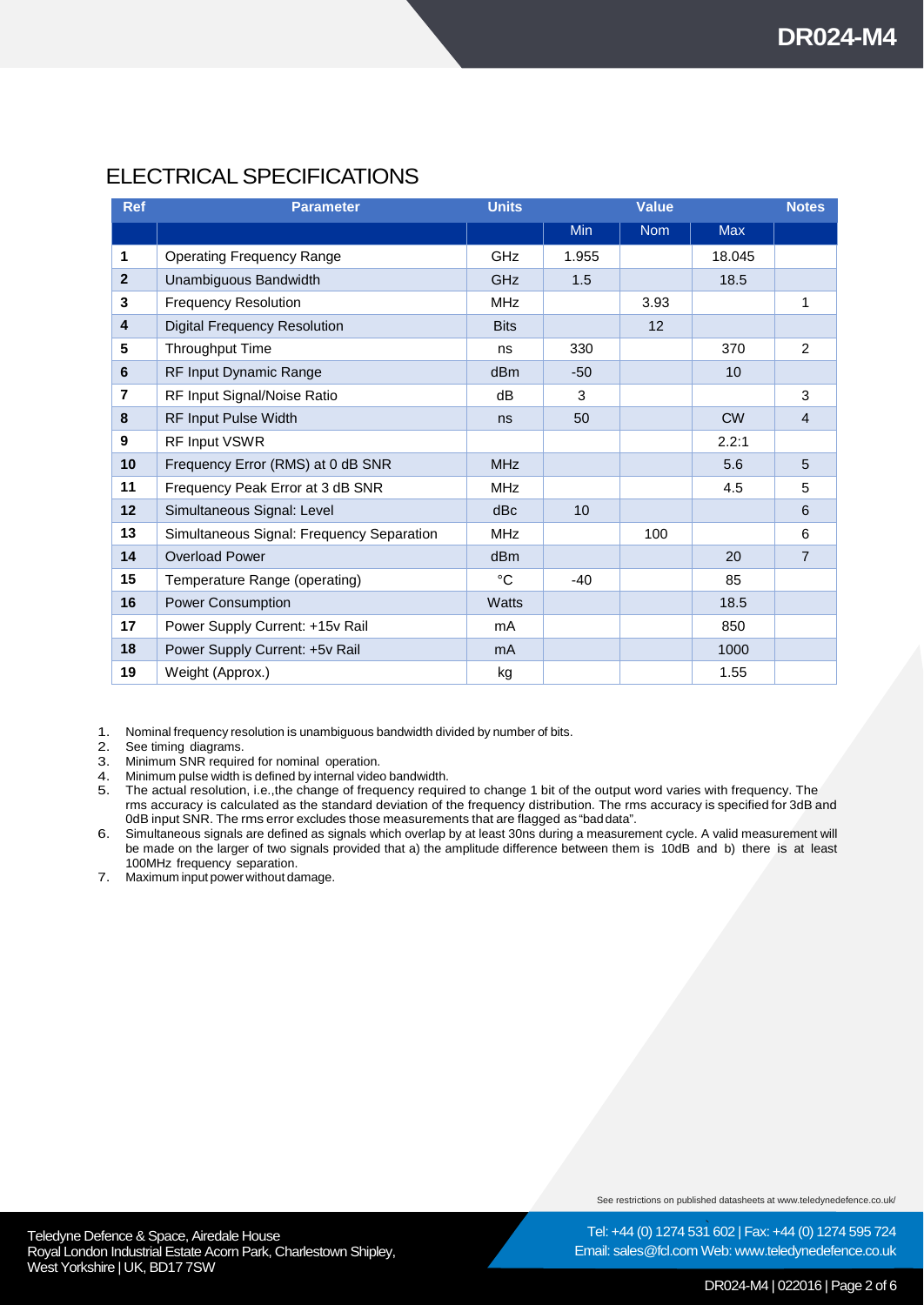# TIMING INFORMATION

Operation with external trigger



|                  |                                           |                 | <b>Timings</b> |            |
|------------------|-------------------------------------------|-----------------|----------------|------------|
| <b>Parameter</b> | <b>Description</b>                        | <b>Min</b>      |                | <b>Max</b> |
| <b>Trfd</b>      | Delay from RF to External Trigger         | 4 ns            |                | $12$ ns    |
| <b>Tetrgw</b>    | External Trigger width                    | $50$ ns         |                |            |
| <b>Tst</b>       | Delay from External Trigger to Strobe     | 40 ns           |                | 300 ns     |
| <b>Tdvld</b>     | Delay from External Trigger to data Valid | 330 ns          |                | 370 ns     |
| <b>Tdvldw</b>    | Data Valid width                          | 330 ns          |                | 370 ns     |
| Tsu              | Data set up time w.r.t. Data Valid        | $20$ ns         |                |            |
| <b>Thid</b>      | Data hold time w.r.t. Data Valid          | $20$ ns         |                |            |
| <b>Tshol</b>     | Strobe hold time w.r.t. Data Valid        | 0 <sub>ns</sub> |                |            |

See restrictions on published datasheets at www.teledynedefence.co.uk/

Tel: +44 (0) 1274 531 602 | Fax: +44 (0) 1274 595 724 Email: sales@fcl.com Web: www.teledynedefence.co.uk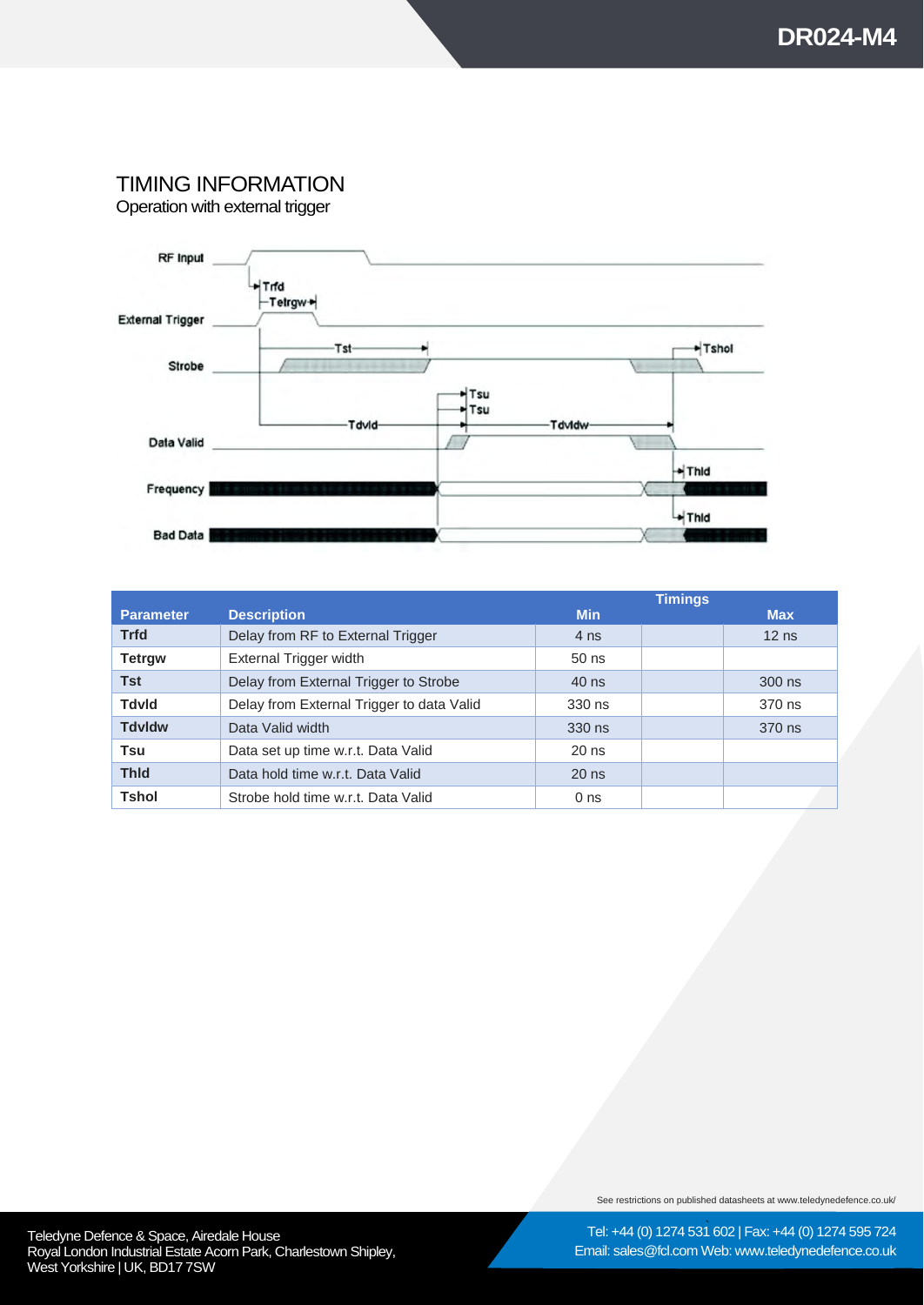## PIN DESIGNATIONS

| Pin                     | <b>Signal</b>         | <b>Direction</b> |
|-------------------------|-----------------------|------------------|
| 1                       | $+15V$                | Power            |
| $\mathbf{2}$            | $+15V$                | Power            |
| $\overline{\mathbf{3}}$ | $+15V$                | Power            |
| 4                       | $\overline{ov}$       | Return           |
| $5\phantom{.0}$         | <b>Trigger Select</b> | Input            |
| 6                       | 0V                    | Return           |
| $\overline{7}$          | <b>External Trig</b>  | Input            |
| 8                       | 0V                    | Return           |
| $\overline{9}$          | Strobe                | Input            |
| 10                      | 0V                    | Return           |
| 11                      | Data Valid +          | Output           |
| 12                      | Data Valid -          | Output           |
| 13                      | 0V                    | Return           |
| 14                      | RF Present +          | Output           |
| 15                      | RF Present -          | Output           |
| 16                      | 0V                    | Return           |
| 17                      | Bad Data -            | Output           |
| 18                      | Bad Data +            | Output           |
| 19                      | 0V                    | Return           |
| 20                      | <b>Not Used</b>       |                  |
| 21                      | <b>Not Used</b>       |                  |
| 22                      | <b>Not Used</b>       |                  |
| 23                      | <b>Not Used</b>       |                  |
| 24                      | $+5V$                 | Power            |
| $\overline{25}$         | $+5V$                 | Power            |
| 26                      | $+5V$                 | Power            |
| $\overline{27}$         | Freq $11+$            | Output           |
| $\overline{28}$         | <b>Freq 11 -</b>      | Output           |
| 29                      | Freq 10+              | Output           |
| 30                      | Freq 10 -             | Output           |
| 31                      | Freq 9+               | Output           |
| 32                      | Freq 9 -              | Output           |
| 33                      | Freq 8+               | Output           |
| 34                      | Freq 8 -              | Output           |
| 35                      | $Freq 7+$             | Output           |
| 36                      | Freq 7 -              | Output           |
| 37                      | Freq 6+               | Output           |
| 38                      | Freq 6 -              | Output           |
| 39                      | Freq $5 +$            | Output           |
| 40                      | Freq 5 -              | Output           |
| 41                      | Freq $4+$             | Output           |
| 42                      | Freq 4 -              | Output           |
| 43                      | $Freq$ 3+             | Output           |
| 44                      | Freq 3 -              | Output           |
| 45                      | Freq 2+               | Output           |
| 46                      | Freq 2 -              | Output           |
| 47                      | Freq $1 +$            | Output           |
| 48                      | Freq 1 -              | Output           |
| 49                      | Freq $0+$             | Output           |
| 50                      | Freq 0 -              | Output           |
| $\overline{51}$         | 0V                    | Return           |

See restrictions on published datasheets at www.teledynedefence.co.uk/

Tel: +44 (0) 1274 531 602 | Fax: +44 (0) 1274 595 724 Email: sales@fcl.com Web: www.teledynedefence.co.uk

#### DR024-M4 | 022016 | Page 3 of 6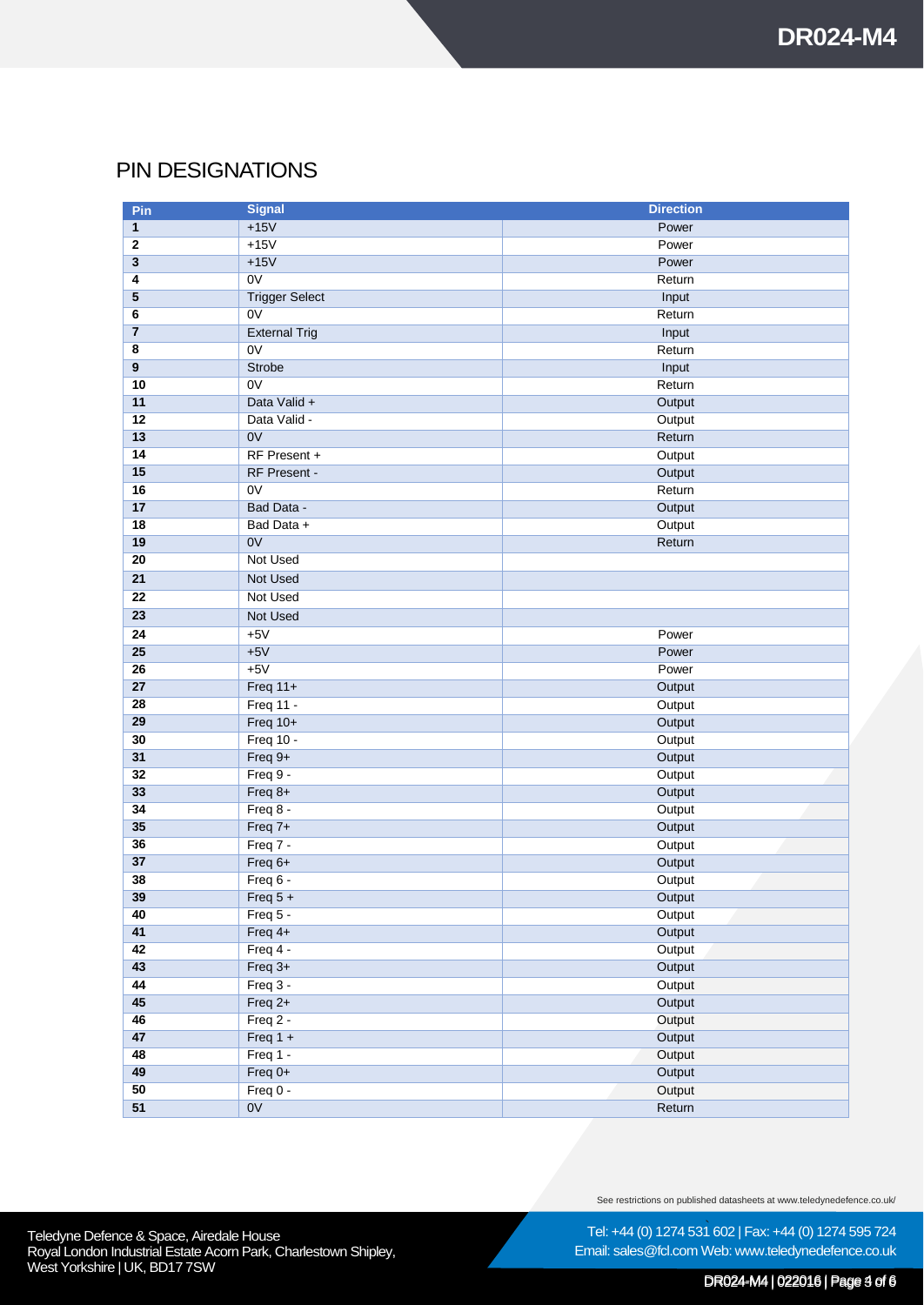### ENVIRONMENTAL SCREENING

100% of units subjected to: burn in 8 hours operational at 71ºC, random vibration (as below), 5min per axis, thermal shock (as below), random vibration (as below), 5min per axis.

#### Environmental Data

Compliance can be shown by similarity to the following environmental conditions:

Sinusoidal Vibration: MIL-STD-202F, Method 204 - 5g profile between 5 and 104Hz for 90 min per axis Random Vibration: MIL-STD-810D, Method 514.3 – specified profile (below) with max of 0.2g²/Hz for 60 min per axis, 20 to 2000Hz



Mechanical Shock: MIL-STD-202F, Method 213B – 15g/11ms, 3 shocks in each axis in each direction (18 total) Acceleration: MIL-STD-202F, Method 212A, condition B, 6 to 14g

High Temperature storage: MIL-STD-810D, Method 501.2 - 95ºC for 8 hours

High Temperature operational: MIL-STD-820D, Method 501.2 – 71ºC / 30min, 60ºC / 60min, 55ºC / 4hr Thermal Shock: 10 Cycles of –40ºC to 71ºC, 5 min ramp, 2hr dwell

Low Temperature storage: MIL-STD-810D, Method 502.2 - -54ºC for 8 hours. Low temperature operational: MIL-STD-810D, Method 502.2 - -40ºC / 60min.

Combined temperature, altitude & humidity: MIL-STD-810D. Method 520 – temperature –40ºC to 70ºC, storage condition sea level to 17000m (87.6mb), operating condition sea level to 11000m (228mb), relative humidity at sea level 75%, 10 Cycles.

Humidity: MIL-STD-810D, Method 507.2, procedure 2 – RH 85% to 95%, temperature 30ºC to 60ºC, 24 hour cycle, 10 cycles.

EMI/EMC: Generally in accordance with MIL-STD-461E. Please note that system precautions must be taken to prevent interfering signals entering the high gain RF front end.

See restrictions on published datasheets at www.teledynedefence.co.uk/

Teledyne Defence & Space, Airedale House and the state of the state of the Tel: +44 (0) 1274 531 Royal London Industrial Estate Acorn Park, Charlestown Shipley, West Yorkshire | UK, BD17 7SW

Tel: +44 (0) 1274 531 602 | Fax: +44 (0) 1274 595 724 Email: sales@fcl.com Web: www.teledynedefence.co.uk

#### DR024-M4 | 022016 | Page 5 of 6